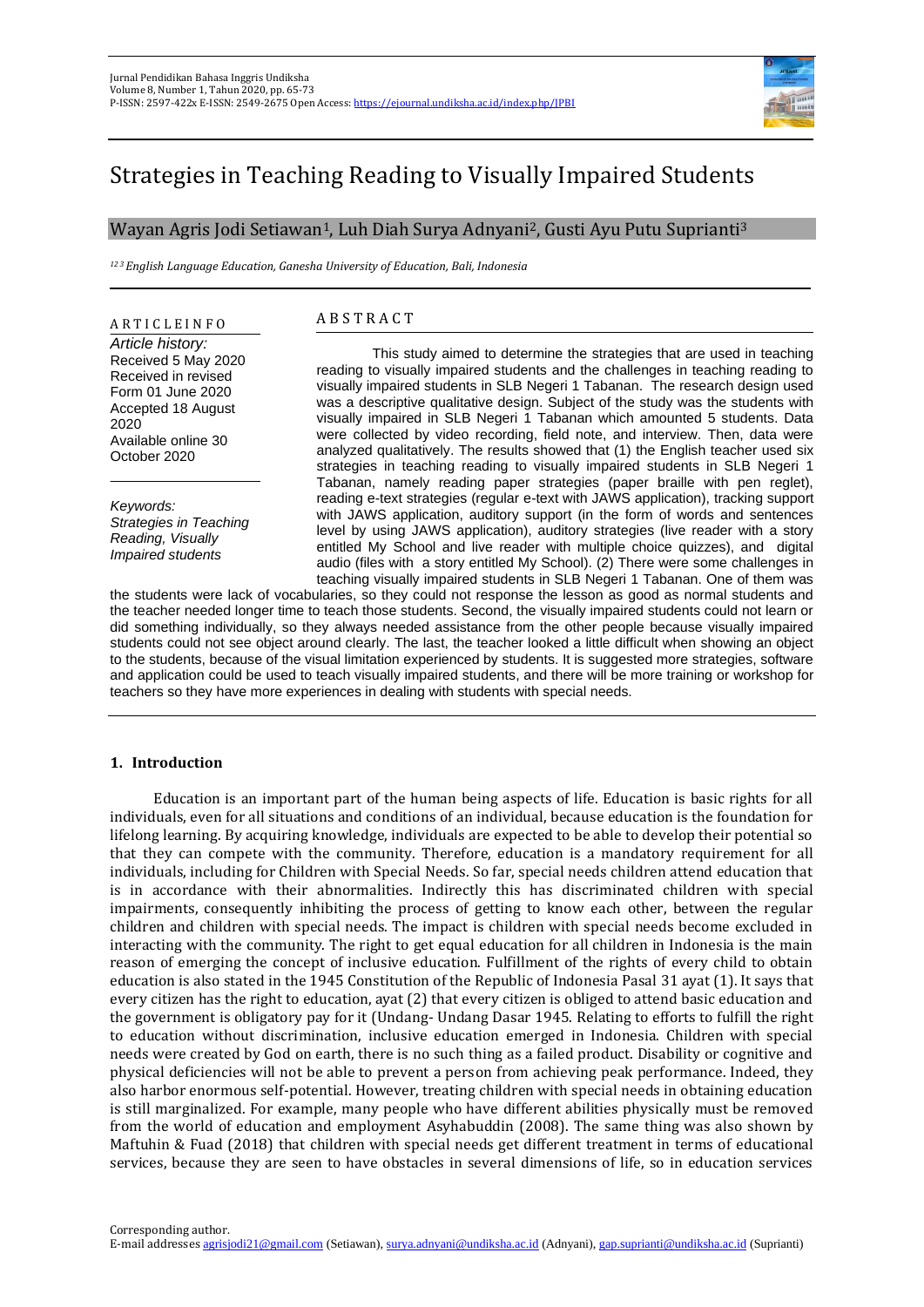must be separated from "normal" children "So that the learning process is not interrupted. One type of children with special needs is visually impaired students.

Visually impaired people are known difficult to see objects clearly. To teach visually impaired students, especially English, it needs expertise, enthusiasm, and seriousness from teachers. Visually impaired students have difficulty to maximize the function of their eyes or even barely can use their eyes at all. Visual impairment is the condition of the eyes, in which the visual acuity in 20/200 or less in the better eye with the best correction and the field vision is so narrow that its widest diameter subtends an angular distance no greater than 20 degrees Koeswiryono, Asori, & Setyaningsih (2012). Although they are difficult to do visual activity, they are able to do activities using other senses. To support their lack in visual activity, they need their other senses such as hearing, movement, or tactile.

In teaching visual impaired the teacher need some of the strategies for handling learners with visual impairment in the classroom Sarahmboshi (2018). The strategies are the first is using large writing on the chalk board or visual aids. The use of colored chalks is recommended. Let the children come close to the board or teaching aids so that they can see more easily. The second is read aloud what is written on the chalkboard. The third is learners may have difficulties seeing the lines on writing papers. They can be given papers with thicker lines drawn on it. Next the fourth is some learners will benefit from using magnifying aids. The fifth is children with poor visual need to learn through touch as well as through hearing. They should be given a chance to handle objects. And the sixth is use verbal praise or touch to give the children encouragement. The last is use the name of the pupil's or students during class discussions so that the individual knows who is talking. Basically, visually impaired students pose difficulties in learning foreign language since human vision serves as a major stimulus for learning a language Agesa & Arslantaş (in Susanto & Nanda, 2018). Without vision, the students rely on the remaining senses of hearing and motor-kinesthetic feedback in learning.

In Indonesia, English learning is intended to be one of the compulsory subjects from junior high school, heading to senior high school and lastly be up to the universities. In learning English, there are four main skills, namely speaking, writing, listening and reading. In this sense, the writers principally discussed reading skill since it can essentially cover the three other skills due to its continual existence when students are learning writing, speaking, and listening. English is not only taught for the majority of normal students, but also for students with any physical disorder Kartikasari & Lestiono (2017).

According to Kartikasari & Lestiono (2017), visually impaired students commonly have faced difficulties in learning English especially in reading. More assistance from teacher and environment are needed by students with special needs to improve their English skills, especially reading skill. Visually impaired students learn reading skill in a different way from the usual of students, such as they use Braille book because their inabilities to accommodate some visual teaching media. English teachers are required to know how to use the appropriate strategies in teaching reading to visually impaired students. So, they are required to be creative and to have a good preparation in teaching reading to visually impaired students in the classroom.

In teaching and learning the language, at least there are two basic barriers found in the classroom Susanto & Nanda, (2018). The first is when the teaching materials are sight based lessons. The lessons consist of materials with visual format such as pictures. Then, the classroom may face difficulties to avoid pedagogical methods with sight based on visual perception. The second is when the teachers are not aware of the specific needs of the students and the general implications of their visual impairments. They are not aware of how to behave towards the students. Also, they are not aware what the cognitive implications of the visual impairments for the students are. This may implicates slowing down the learning process in the classroom and the learning outcome is not maximum.

In the early observation the researcher had conducted observations at SLB Negeri 2 Buleleng and SLB Negeri 1 Tabanan. From the observation researchers had seen some students with special needs such as hearing impaired, visually impaired, mental retardation, mental impairment, tunalaras, and tunaganda. Not all groups could be found in one SLB school and from the two places that had been observed, researchers are interested in investigating visually impaired students. Visually impaired students were found in SLB Negeri 1 Tabanan. Then the researcher conducted further observation and interview in that school. It was found that visually impaired students learned to read and be taught using special strategies by the teacher. Therefore, researchers are interested in knowing what the special strategies are used.

Base on the phenomena above, the researcher is interested in conducting this study about the strategies that used in teaching reading to visually impaired students as well as the challenges in teaching reading to visually impaired students.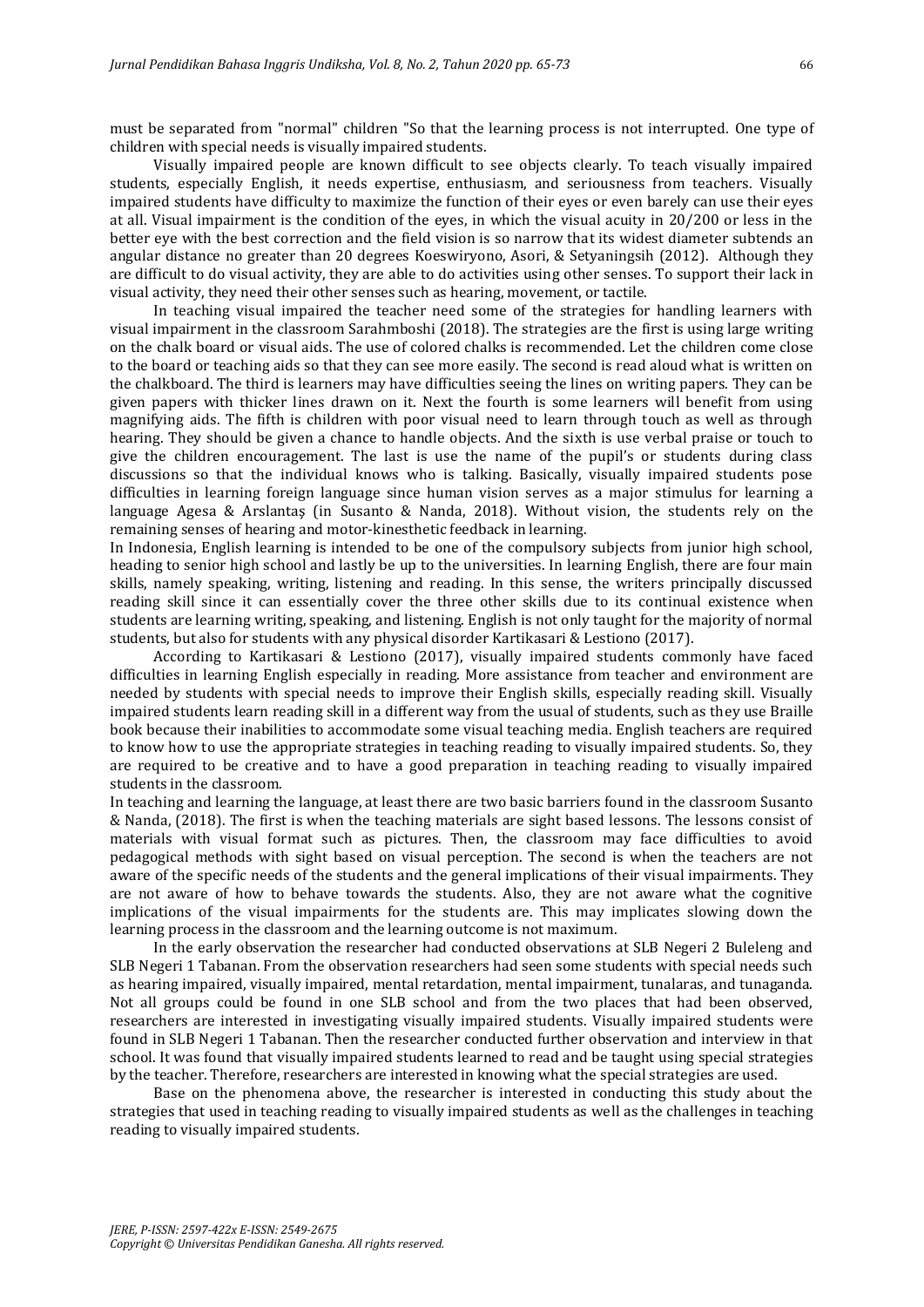## **THEORETICAL DESCRIPTION**

## **Visually Impaired Students**

Definition of Blindness according to Kauffman & Hallahan (2017) is an individual who has vision impairment or vision accuracy of less than 6/60 after being corrected or no longer has vision. Because visually impaired people have fairness in the sense of sight then the learning process emphasizes in other sense organs, the sense of touch and the sense of hearing. Therefore the principle that must be considered in giving instruction to visually impaired individuals is that the media used must be tactual and sound, for example the use of braille writing, embossed drawings, model objects and tangible objects. Meanwhile the media that speak out are tape recorders and JAWS software. To help visually impaired activities in special schools they learn about Orientation and Mobility. Orientation and Mobility include learning how the visually impaired know the place and direction and how to use a white stick (a special stick of visually impaired people made of aluminum).

The following is the identification of a child experiencing visual impairment:

- 1. Unable to see.
- 2. Not being able to recognize people at a distance of 6 meters.
- 3. Real damage to both balls eye.
- 4. Groping / stumbling frequently time goes on.
- 5. Difficulty taking small objects nearby.
- 6. The black part of the eyeball cloudy /scaly/dry.
- 7. Eyes keep swaying.

The default value is 6, namely if the child has at least 6 symptoms above, then the child is visually impaired.

## **Strategy to Visually Impaired Students in Reading**

According to Burton et al. (2010) there are several reading strategies for students with visually impairment. Those reading strategies are based on media used. The strategies are reading paper, reading e-text strategies and auditory strategies. Each strategy has its own sub strategies. It can be explained as follows.

## **1. Reading Paper Strategies**

a. Regular Print

Regular print is the source print without adaptations. A typical student who would use regular print is one with normal or near normal acuity.

b. Handheld Magnification

Refer to websites that teachers use as part of their curricular practices. A handheld magnifier is an optical device that provides magnification and or illumination. A typical student who would use a portable magnifier is a student with low vision who has difficulty reading regular print and requires immediate enlargement of text and/or graphics.

c. Enlarge Small Amount of Text

This solution means that small amounts of material are enlarged for the student using a photocopier. A typical student who would use these materials is a student with low vision who has difficulty reading regular print and needs quick access to classroom materials.

d. Large Print Copy

A large print version of text is material (e.g. textbook or novel) that has been prepared in a larger font size. Standard large font is 18 or 24 pt. A typical student who would use large print material is a student with low vision who has difficulty reading regular print.

e. Video Magnification

A video magnifier is a system that uses a video camera to project a magnified image of printed text, handwriting or photographs onto a video monitor or TV screen. Some video magnifier models (e.g. room viewing systems) have the capability to view the blackboard or materials posted on walls around the classroom. A typical student who would use a video magnifier is a low vision student who has difficulty reading regular print and requires enlargement of text and/or graphics.

f. Video Magnification With Computer

A video magnifier is a system that uses a video camera to project a magnified image of printed text, handwriting or photographs onto a video monitor, PC or TV screen. Some video magnifier models (e.g. room viewing systems) have the capability to view the blackboard or materials posted on walls around the classroom. A typical student who would use a video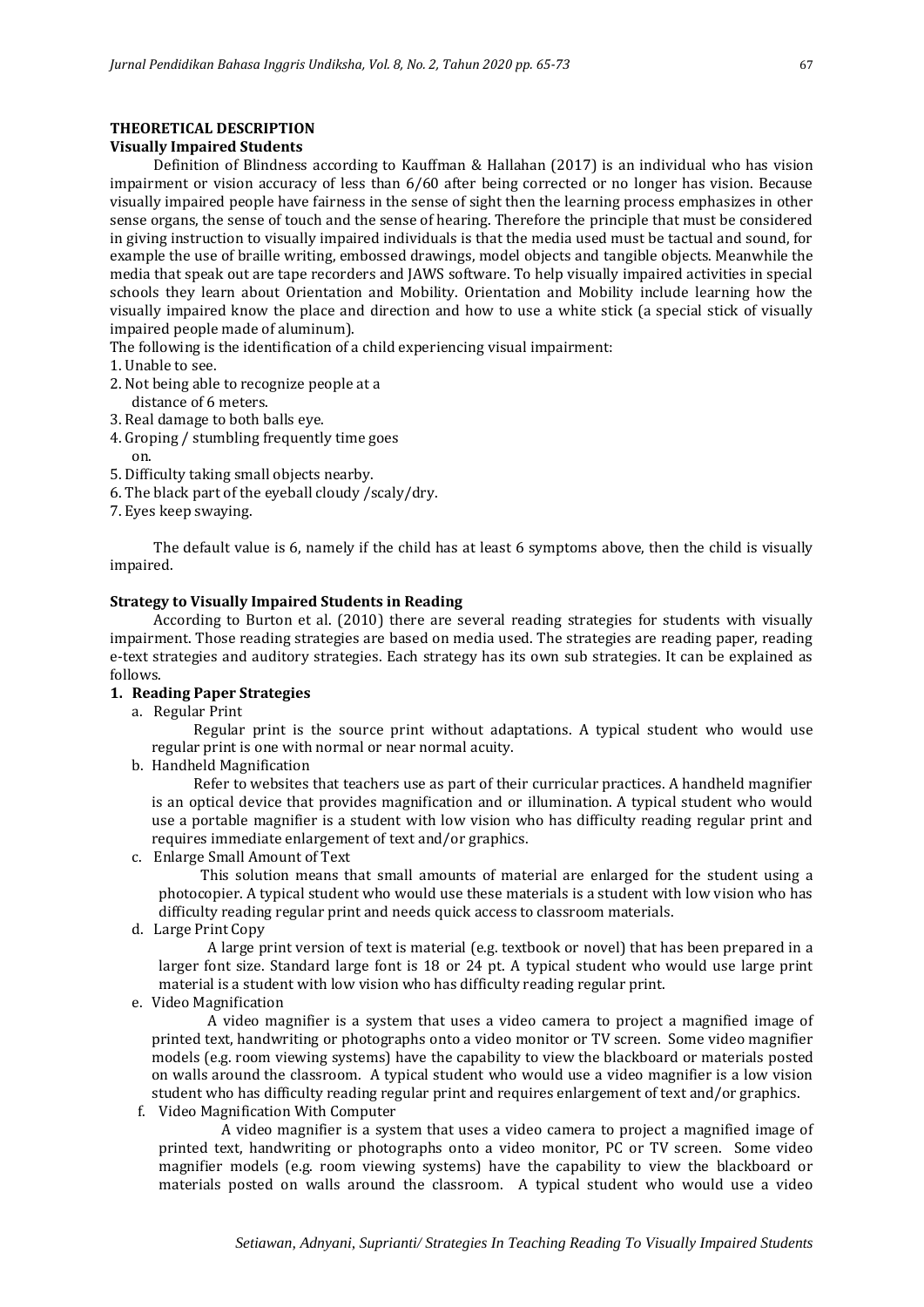magnifier is a low vision student who has difficulty reading regular print and requires enlargement of text and/or graphics. The computer allows the student to save the printed text and/or graphics as a computer file.

g. Paper Braille

Braille is a tactile reading system. Each Braille character or cell is made up of six dot positions, arranged in a rectangle containing two columns of three dots each. A typical student who uses Braille is one who has limited or no functional vision. This student cannot read print or cannot read print for long periods of time.

#### 2. Reading E-text Strategies

a. Regular E-Text (No Enhancement)

E-text (from "electronic text"; sometimes written as etext) is, generally, any text-based information that is available in a digital format and read by electronic means. A typical student who uses e-text requires access to curricular and recreational reading materials in electronic format.

b. Change Text Appearance

Changing the appearance of e-text means changing the font, size, and color of text and/or background. A typical student who would benefit from changing the appearance is one who requires higher contrast, different font, larger print, and spacing.

c. Magnify Text or Entire Screen

Magnification of text means that the size of the text has been changed either by increasing the font size, increasing the zoom, or using special screen magnification software. Magnification of the computer screen means that elements such as icons, menus, and dialogue boxes have been enlarged either by customizing the operating system or by using screen magnification software. A typical student who uses magnification is one who requires enlargement of some or all on-screen elements.

d. Tracking Support

Tracking support means that words or sentences are highlighted on the screen as e-text is read to the student. Some programs allow this highlighting to be used with or without speech. An example of a student who would benefit from tracking support would be one with difficulty keeping his/her place when reading due to visual impairments that include: visual acuity loss, eye muscle imbalances, visual field deficits, visual perceptual skill delays and processing problems.

e. Auditory Support

Auditory support means that a computer voice will read e-text to the student. This requires a special program with text to speech features. An example of a student who would use auditory support is someone who has difficulties with reading or someone who suffers from visual fatigue.

f. Refreshable Braille

A refreshable Braille device is an electromechanical device for displaying Braille characters, usually by means of raising dots through holes in a flat surface. These displays can be attached to a computer or integrated into a Braille Note taker. An example of a student who would use this device would be an academic Braille using student. The main reason for using a Braille display is to support student literacy because students are reading the Braille and not just listening to content.

## 3. Auditory Strategies

a. Live Reader

A live reader is a person such as a peer, parent or teaching assistant who reads to a student. A student may use a live reader because they have difficulties with reading; they cannot physically access print material; or they do not have the print material in the appropriate medium.

b. CDS

A CD audio book is a recording of the contents of a book read aloud by a human voice. Depending on the CD player, there may be enhanced navigation and search features. An example of a student who would use this media would be a student who experiences visual fatigue, benefits from listening to some books on CD rather than reading them, and wants to use mainstream technology.

c. Digital Audio Files

Books in digital audio format can either be recordings of human voices reading books or computer voices. Books in this format can be played on a computer or a digital audio player. An example of a student who would use this media is someone who requires an alternative to print material in a portable form.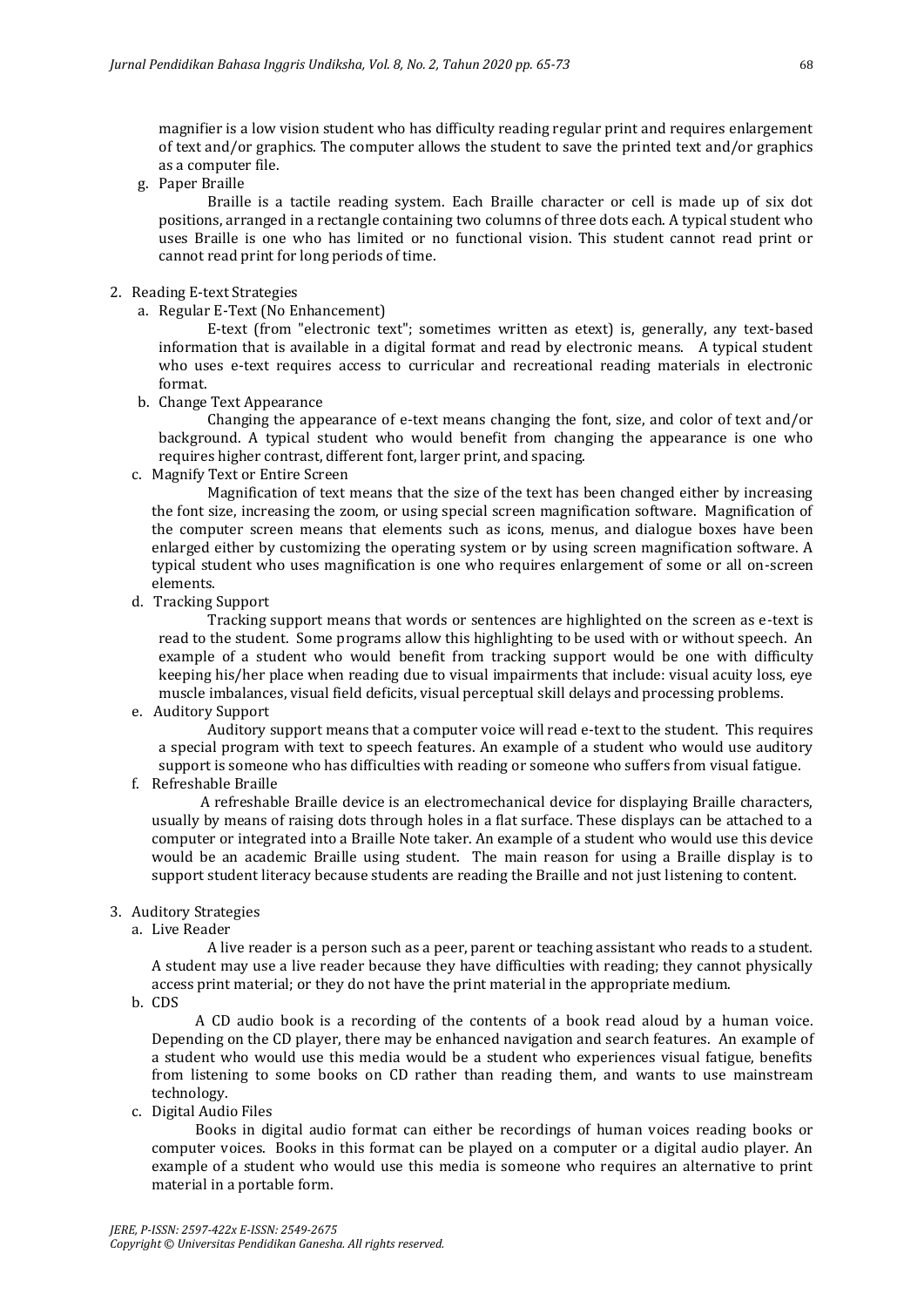## **2. Methods**

In this study, it was applied a descriptive qualitative design. This research was to describe the teacher's strategy in teaching reading to visually impaired students in SLB Negeri 1 Tabanan. Here, all detailed data were gathered then a conclusion was drawn at the end. The data were collected through observation and interview. All of the data were described and analyzed qualitatively to find out and discuss further about teacher's strategy in teaching reading to visually impaired students in SLB Negeri 1 Tabanan.

In analyzing the data in qualitative data analysis, it is needed to do some actions. There were four concurrent ways of conducting the action, such as: data collection, data condensation, data display, and also conclusion: drawing/verifying Miles & Huberman (1994) Those four steps were related to each other. It checked and re-checked the data until the researcher obtained the real data needed in doing this study.

#### **3. Result and Discussion**

In gaining data about the strategies or media used by the teacher to teach the visually impaired students in SLB Negeri 1 Tabanan, observations were conducted three times. The first one was on January 16, 2020, the second one was conducted on January 30, 2020, while the last one was on February 6, 2020. There was only one teacher being observed in this school. There were five students observed consisting of one student in the 7<sup>th</sup> grade, two students in the 8<sup>th</sup> grade, and two students in the 12<sup>th</sup> grade. The strategies and media used by the teacher in Meeting 1, Meeting 2 and Meeting 3 could be seen in this following table.

#### **Table 1.** Strategies and Media Used Meeting

| N <sub>o</sub> | <b>Strategy</b>                      | <b>Meeting</b><br>1                    | <b>Meeting</b><br>2            | <b>Meeting 3</b>          |
|----------------|--------------------------------------|----------------------------------------|--------------------------------|---------------------------|
| $\mathbf{1}$   | <b>READING PAPER</b>                 |                                        |                                |                           |
|                | <b>Regular Print</b>                 |                                        |                                |                           |
|                | Handheld Magnification               |                                        |                                |                           |
|                | <b>Enlarge Small Amount of Text</b>  |                                        |                                |                           |
|                | Large Print Copy                     |                                        |                                |                           |
|                | Video Magnification                  |                                        |                                |                           |
|                | Video Magnification With Computer    |                                        |                                |                           |
|                | Paper Braille                        | With<br>Pen<br>Reglet                  | With<br>Pen<br>Reglet          | With Pen Reglet.          |
| $\overline{2}$ | <b>READING E-TEXT</b>                |                                        |                                |                           |
|                | Regular E-Text (No Enhancements)     | <b>JAWS</b><br>Applicati<br>on         | JAWS<br>Applicati<br>on        | JAWS Application.         |
|                | <b>Change Text Appearance</b>        |                                        |                                |                           |
|                | <b>Magnify Text or Entire Screen</b> |                                        |                                |                           |
|                | <b>Tracking Support</b>              |                                        | <b>JAWS</b><br>Applicati<br>on |                           |
|                | <b>Auditory Support</b>              | <b>JAWS</b><br>(only<br>word<br>level) | JAWS<br>(sentenc<br>es level)  | JAWS (sentences<br>level) |
|                | Refreshable Braille                  |                                        |                                |                           |

1, Meeting 2 and Meeting 3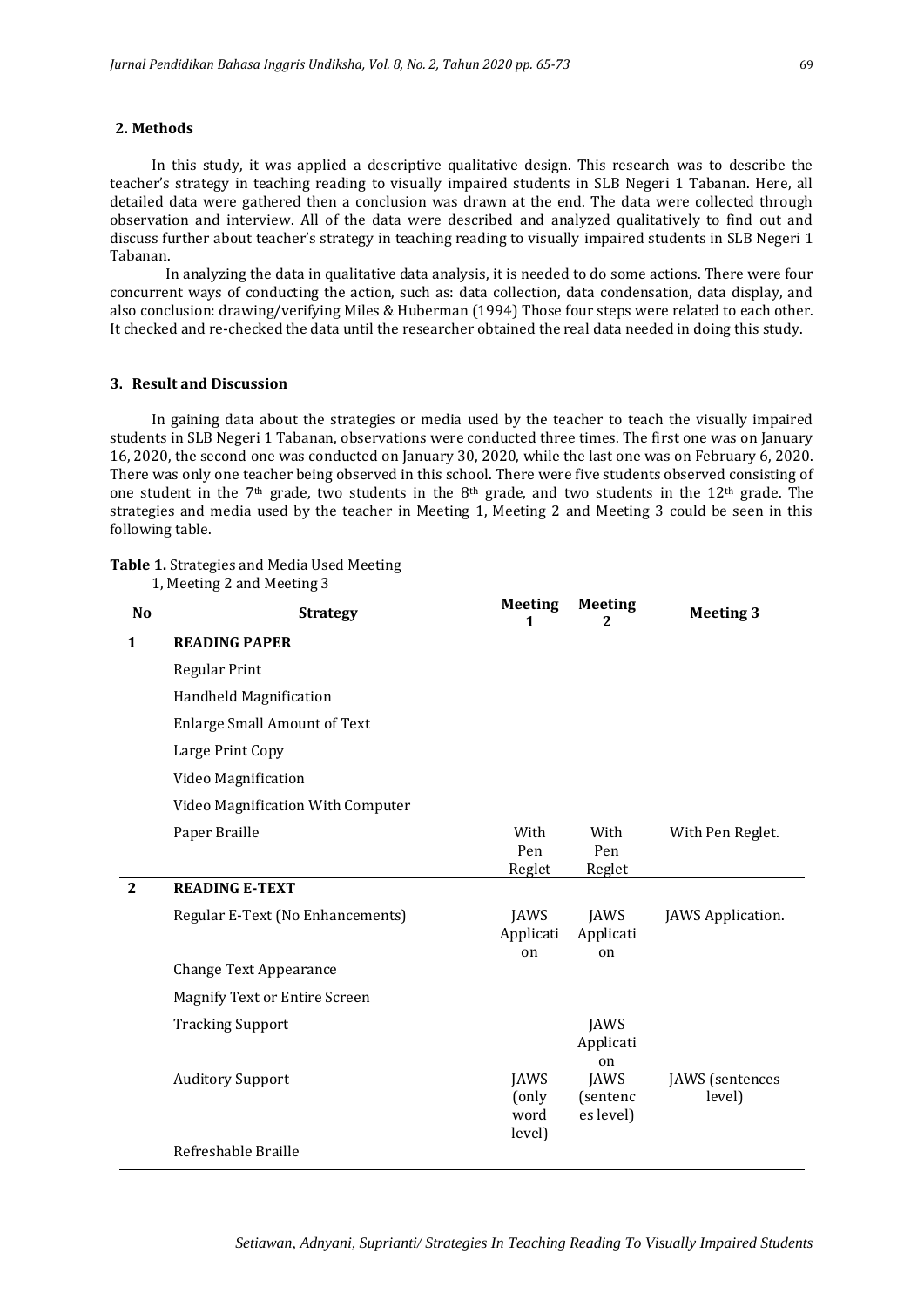| <b>No</b> | <b>Strategy</b>           | <b>Meeting</b><br>1 | <b>Meeting</b><br>2                      | <b>Meeting 3</b>                       |
|-----------|---------------------------|---------------------|------------------------------------------|----------------------------------------|
| 3         | <b>AUDITORY</b>           |                     |                                          |                                        |
|           | Live Reader<br><b>CDS</b> |                     | A story<br>entitled<br>" $My$<br>School" | Combined with<br>Multiple choice quiz. |
|           | Digital Audio Files       |                     | A story<br>entitled<br>" $My$<br>School" |                                        |

There were two research questions in this study. They are (1) What are the strategies that can be used in teaching reading to visually impaired students? and (2) What are the challenges in teaching reading to visually impaired students? Each result is elaborated in detail in this part.

In answering the first research question, observations were conducted in order to gain data. The observation was done three times. The result of the observation showed that there were a number of strategies and media used by the teacher in SLB Negeri 1 Tabanan. The strategies and media were (1) Reading Paper strategies (Paper Braille with Pen Reglet), (2) Reading e-text strategies (Regular e-text with JAWS application), (3) Tracking Support with JAWS application, (4) Auditory Support (in the form of words and sentences level by using JAWS application), (5) Auditory strategies (Live Reader with a story entitled My School and Live Reader with multiple choice quizzes) and (6) Digital Audio Files with a story entitled My School). Those strategies and media used to teach visually impaired students was based on theories from Burton et al. (2010). In fact, there were only six strategies and media out of sixteen used in SLB Negeri 1 Tabanan. It was confirmed by the result of observation and the result of interview.



**Figure 1.** The students doing the learning with paper braille

The result of this study was in line with the result of the study from Kartikasari & Lestiono (2017). It was found that there were six strategies used by English teacher in teaching reading to the visually impaired student, namely, the first one is identifying the purpose of a text, second one is skimming the text for main ideas, the third is the scanning the text for specific information, the fourth is analyzing the vocabulary, and two other strategies shown by the use of media suchlike, the fifth is e-text strategy and the last one is auditory strategy. This present study also found that the teacher in SLB Negeri 1 Tabanan used e-text combined with JAWS application and auditory strategy (Live Reader with a story entitled My School and Live Reader with multiple choice quizzes).



**Figure 2.** Braille with pen reglet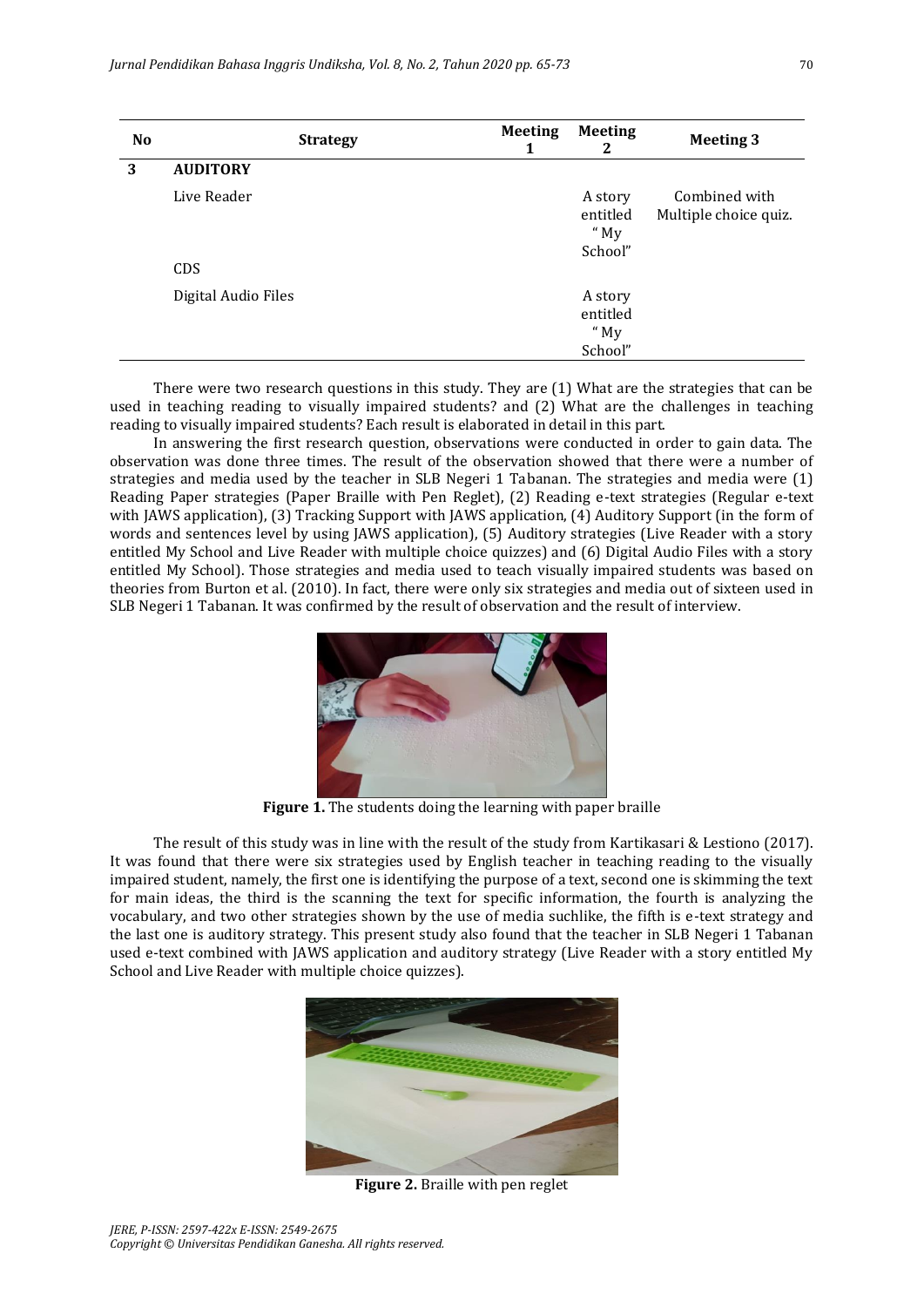In addition, the result of this study was also supported by a research from Susanto & Nanda (2018) which found that visually impaired students actually can have unique ways of learning foreign language supported by the assistive technology. In relation to assistive technology, it was also used by the teacher in SLB Negeri 1 Tabanan in the form of JAWS application. It assisted the students in pronouncing words and sentences. Besides, it also assisted them in listening to the material.



**Figure 3.** The students learn with JAWS application.

Kauffman & Hallahan (2017) state there are identification of a child experiencing visual impairment. Those are (1) Unable to see, (2) Not being able to recognize people at a distance of 6 meters, (3) Real damage to both balls eye, (4) Groping / stumbling frequently time goes on, (5) Difficulty taking small objects nearby, (6) The black part of the eyeball cloudy /scaly /dry, and (7) Eyes keep swaying. From those identification, the students in SLB Negeri 1 Tabanan were experiencing the black part of the eyeball cloudy so they were unable to see objects. Therefore, for reading activities, the teacher read the text for the students and assisted by JAWS application. This situation is similar with the result of a research from (Rahmawati, 2018). It was found that in giving instruction to visually impaired individuals, the media used must be tactual and sound, for example the use of braille writing, tape recorders and JAWS software.

In teaching visually impaired students especially teaching reading, the teacher in SLB Negeri 1 Tabanan teach reading as intensive reading. According to Waring R (1997), intensive reading is very important for learning vocabulary and understanding how text is formed. When observation was done, the teacher taught reading by using a text entitled My School. In that text, there were unfamiliar or difficult vocabularies, such as "special needs", "autistic", "learner", and "foreigners". The teacher told the students the meaning of those words in Indonesian. After discussing the unfamiliar or difficult vocabularies, the teacher gave some questions related to the text to assess the students' comprehension.

Başaran (2012) conducted a study which was aims at investigating how visually impaired students are taught English as a foreign language and analyzing the techniques and materials that EFL teachers utilize to teach English at schools for the visually impaired. It was found that the teacher used traditional grammar-translation techniques in teaching visually impaired students. It also happened when the teacher in SLB Negeri 1 Tabanan teaching a topic about Parts of the School. The teacher translated English words and sentences into Indonesian, for example the word "Library", "Canteen", "Classroom", "Music Room", and "Hall." An example of sentences translated was found when the teacher taught a topic about My School. The teacher translated every sentence in the story of My School into Indonesian, for example the sentences are "Hi friends, my name is Leni." "I am from Lombok, Indonesia and I go to the school for special needs children, SLB Negeri 1 Tabanan in grade 7<sup>th</sup>.

In relation to the second research question about the challenge in teaching visually impaired, the finding of this study is in line with the result of the study from Kocyigit & Artar, (2015). It was found that the teachers who taught visually impaired students faced difficulty in the learning and/or teaching processes. The teacher in SLB Negeri 1 Tabanan also faced difficulties in teaching the students because the students were lack of vocabularies, so that the visually impaired students could not response the lesson as good as normal students and the teacher needs long time to teach the visually impaired students than normal one.

Another research which found similar finding with this research was a research conducted by Zorluel Özer & Cabaroğlu (2018). It was showed that teachers most frequently utilized auditory teaching strategies, used L1 and computer assisted teaching strategies while teaching vocabulary to visually impaired young learners. Material shortage, time constraints, and dependency of students on other people to study. Those strategies were also applied by the teacher in SLB Negeri 1 Tabanan in the form of JAWS application. It assisted the students in listening the correct pronunciation in reading the sentences. In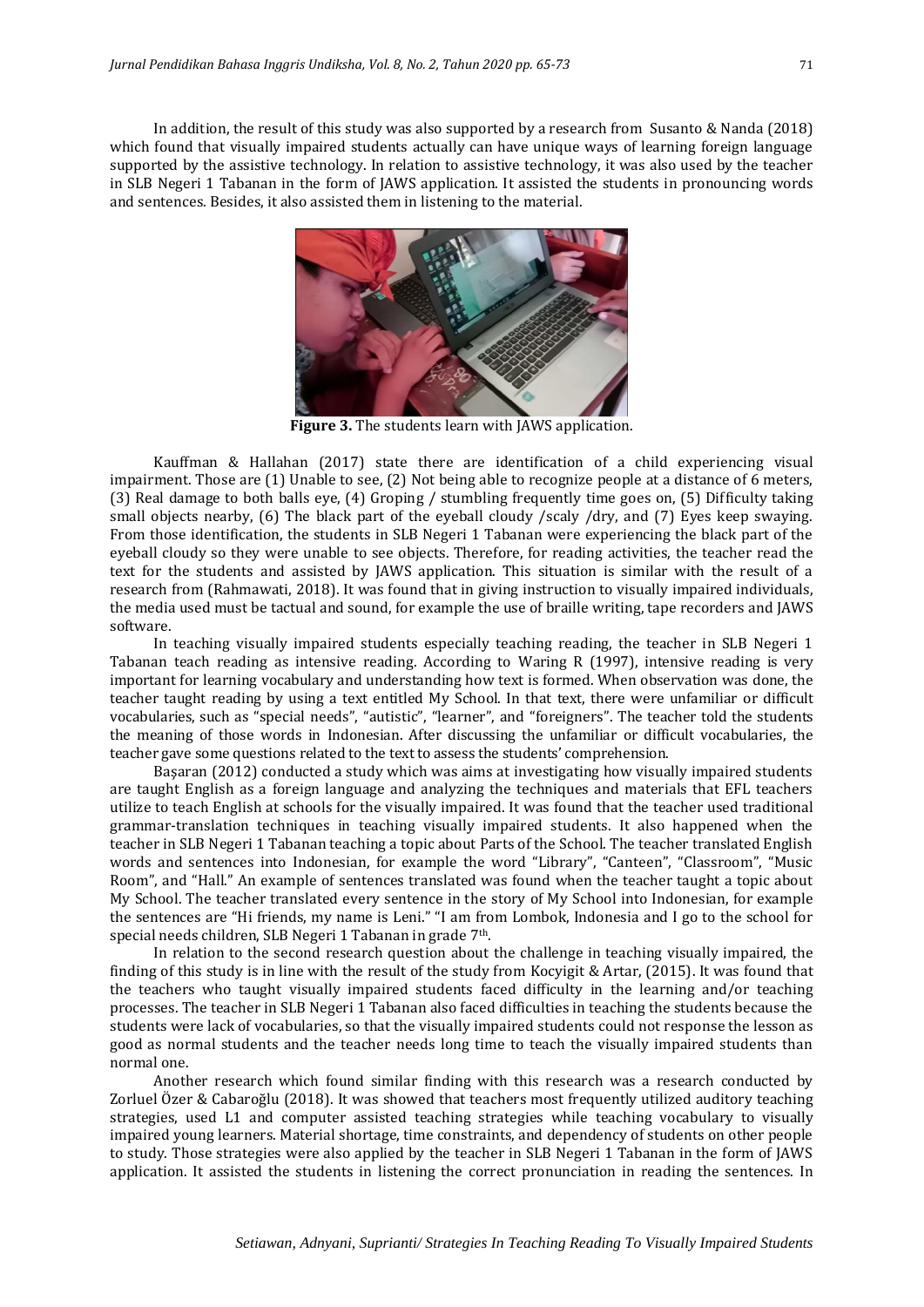other obstacles the teacher also felt lack of time, because the visually impaired students needed long time to understand the lesson that was explained by the teacher. Another similar problem usually found to the visually impaired student that was they could not learn or did something individually. The visually impaired students always needed assistance from the other people because visually impaired students could not see object around clearly.

When the researcher conducted the research, there were several challenges faced, like: The visually limitations experienced by students in conducting learning so the teacher looks a little difficult when wants to show an object to be shown to the students, the teacher should explain in detail to the students so students are able to comprehend the object. Besides, the obstacle faced is the lack of knowledge about finding good and correct information by students, so that it could cause the time needed for quite a long time. So the teachers who taught visually impaired students were required to be active and creative when carrying out learning. The solution to this problem was having a meeting with teachers from other schools that got the same problems. By doing this the teacher could exchange information, or they could use information sources interchangeably.

## **4. Conclusion**

Based on the result and discussion on the previous chapter, it can be concluded on the following:

1. The English teacher used six strategies in teaching reading to visually impaired students in SLB Negeri 1 Tabanan. There were (a) Reading Paper Strategies (Paper Braille with Pen Reglet), (b) Reading e-text strategies (regular e-text with JAWS application), (c) Tracking support with JAWS application, (d) Auditory support (in the form of words and sentences level by using JAWS application), (e) Auditory Strategies (Live reader with a story entitled my school and live reader with multiple choice quizzes), and (f) Digital Audio (files with a story entitled My School).

2. There were also some challenges in teaching visually impaired students in SLB Negeri 1 Tabanan. One of them was the students were lack of vocabularies, so they could not response the lesson as good as normal students and the teacher needs long time to teach that students. Second, the visually impaired students could not learn or did something individually, so they always needed assistance from the other people because visually impaired students could not see object around clearly. And the last, the teacher looked a little difficult when showing an object to be shown to the students, because the visually limitation experienced by students.

#### 1. To the teacher

a. Due to the students limitation in written

communication, it will be better to put emphasize more on their spoken communication, as it does not require vision but it can increase students vocabulary.

b. Due to visually limitation experienced, it

will be better when the teacher will show something they could bring replicas of object, so the students can feel the objects directly and it will more easily to describe the object for them.

2. To the researchers

This research only explained six strategies in teaching reading to visually impaired students, more advanced researchers are hopefully to be able to carried on in the future to find more strategies that could be used to teaching the impaired students, in order the improve their English.

3. To the educational institution

It could be suggested for educational institution to conduct more training or workshop for teachers so they have more experiences in dealing with students with special needs in common and students with visual impairment in particular. Besides, it is hoped that institution could introduce software and application to support teaching and learning process.

#### **References**

Asyhabuddin. (2008). Difabilitas dan Pendidikan Inklusif: Kemungkinannya di STAIN Purwokerto. *Jurnal Pemikiran Alternatif Pendidikan*, *13*, 8. Retrieved from http://ejournal.iainpurwokerto.ac.id/index.php/insania/article/view/312

Başaran, S. (2012). Teaching English to visually impaired students in Turkey : A case study. *Energy Education Science and Technology Part B: Social and Educational Studies*, *2*(217–226), 10.